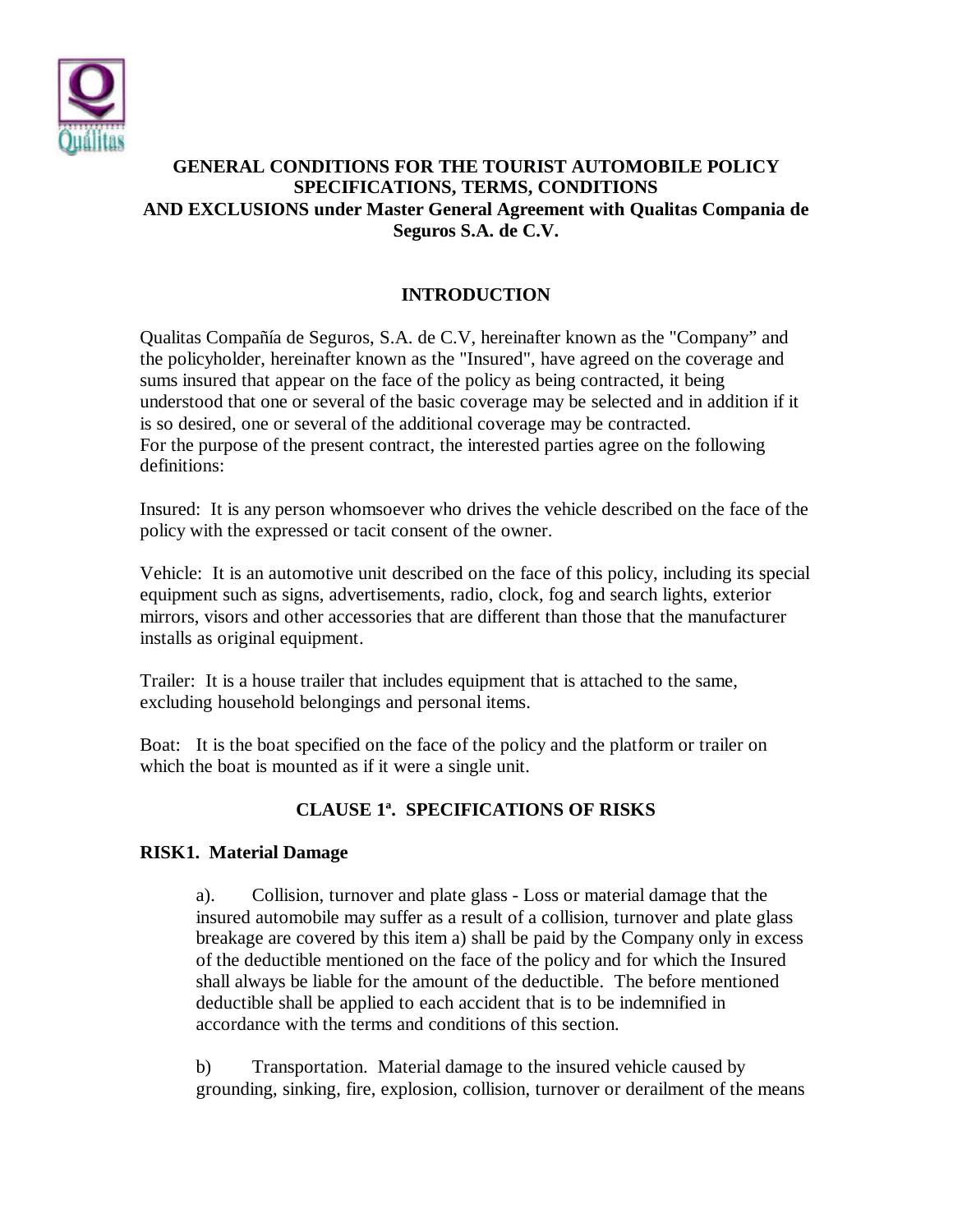

of transportation used when being transported by land, air or water, as well as by the insured vehicle falling into the sea during loading, unloading maneuvers or transshipment, including the contribution of the Insured to general or particular average, including the salvage charges for which the Insured may be held liable.

c) Towing Expenses: In the event of an accident that is to be indemnified under the terms of this policy, the Company shall pay the towing expenses necessary to tow the insured vehicle anywhere within the limits of the Republic of Mexico, and to the place where the Company decides the vehicle is to be repaired, as well as pay for the expenses up to a limit of \$500.00 UScy that are necessary to put the vehicle into condition to be towed.

d) Deductible. The coverage for Section 1, Physical Damage, is contracted with the invariable application to each accident of an amount to be paid by the Insured known as a deductible. The amount of this deductible is determined by applying the percentage that appears on the face of the policy to the sum insured that is in force, subject to the minimum amounts specified thereon.

### **RISK 2. TOTAL THEFT AND MATERIAL DAMAGE.**

a) Total Theft of the Vehicle - Total theft of the insured vehicle, as well as the loss or damage that may occur as a result of such total loss.

b) Fire, Lightning and/or Explosion. - Material damage that the vehicle may suffer as a consequence of fire, lightning and/or explosion.

c) Strikes and Civil Commotion - Material damage that the vehicle may suffer by the acts of third parties involved in work stoppages, strikes, labor disturbances, political meetings, mutiny or popular uprisings; or by malicious mischief committed during the time such acts are being carried out; or material damage caused by measures of suppression taken by legally constituted Authorities in the performance of their duties. Damage resulting from vandalism is excluded.

d) Natural phenomena - Material damage that the insured vehicle may suffer as a result of cyclone, hurricane, hail, earthquake or volcanic eruption, avalanches, flood (caused by the overflow of rivers, lakes or inlets, with the exception of salt water), land or rock slides, the fall or collapse of constructions, buildings, structures or other similar objects, including falling trees and branches.

Deductible. - The coverage's for Section 2 are contracted with the invariable application of an amount to be paid by the Insured known as a deductible. The amount of this deductible is determined by applying the percentage that appears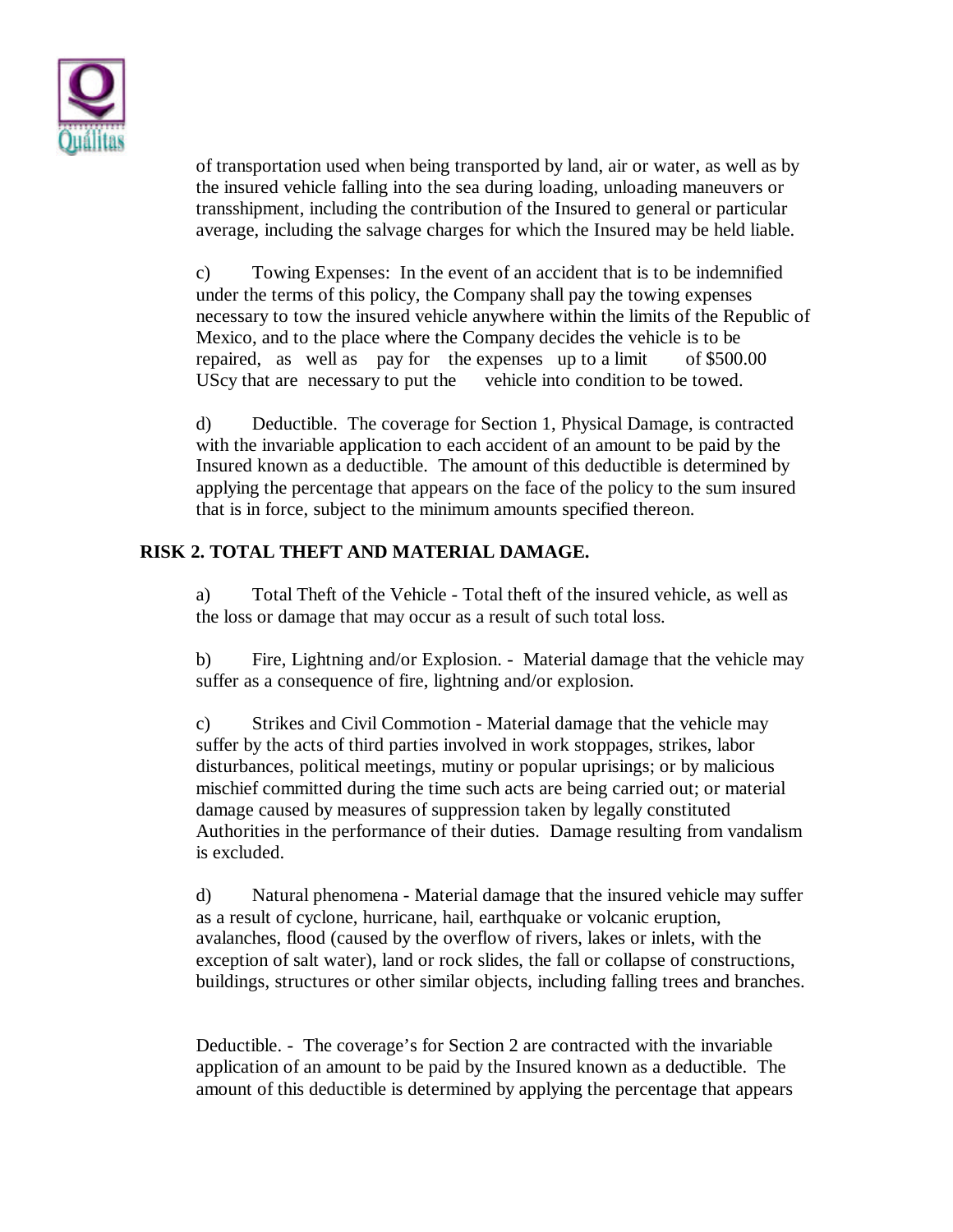

on the face of the policy to the sum insured that is in force, subject to the minimum amounts specified thereon.

In connection with Risks 1 and 2, coverage is also included for the special equipment that is installed in the insured automobile by adding the cost of said special equipment to the value of the automobile and thus it forms part of the sum insured. It is hereby understood that for the effects of this contract, special equipment consists of lettering, signs, radio, clocks, fog and spot lights, outside mirrors, visors and other similar accessories.

## **RISK 3. CIVIL LIABILITY FOR PROPERTY DAMAGE AND BODILY INJURY TO THIRD PARTIES.**

Coverage is in effect, for property damage and/or bodily injury, in accordance with the current legislation applicable in the Republic of Mexico on the subject of legal civil liability of the Insured or of any person that is driving the vehicle with the expressed or tacit consent and as a consequence of said use, may cause damage to property that does not belong to the Insured or to persons related to the Insured and/or bodily injury or death to third parties.

Without exceeding the sums insured that are shown on the face of the policy, the payments that the Insured makes shall be subject to the following concepts:

- a) Damage to property belonging to third parties.
- b) Medical expenses incurred while administering first aid.

c) Medical and/or burial expenses, as the case may be to third parties that are injured by the vehicle insured.

d) The legal indemnity that has to be paid for death, total or partial disability be it permanent or temporary.

e) The expenses and court expenses that the Insured or the driver is sentenced to pay arising out of a suit of civil liability brought against the Insured.

f) In any case liability for Bodily injuries to the occupants of the vehicle is not covered.

Punitive damages are specifically excluded.

## **RISK 4. MEDICAL EXPENSES FOR OCCUPANTS**

The payment of medical expenses that are incurred within the Republic of Mexico for the concept of hospitalization, medical attention, nurses, ambulance service and funeral expenses as a result of bodily injury suffered by the Insured or by any of the occupants of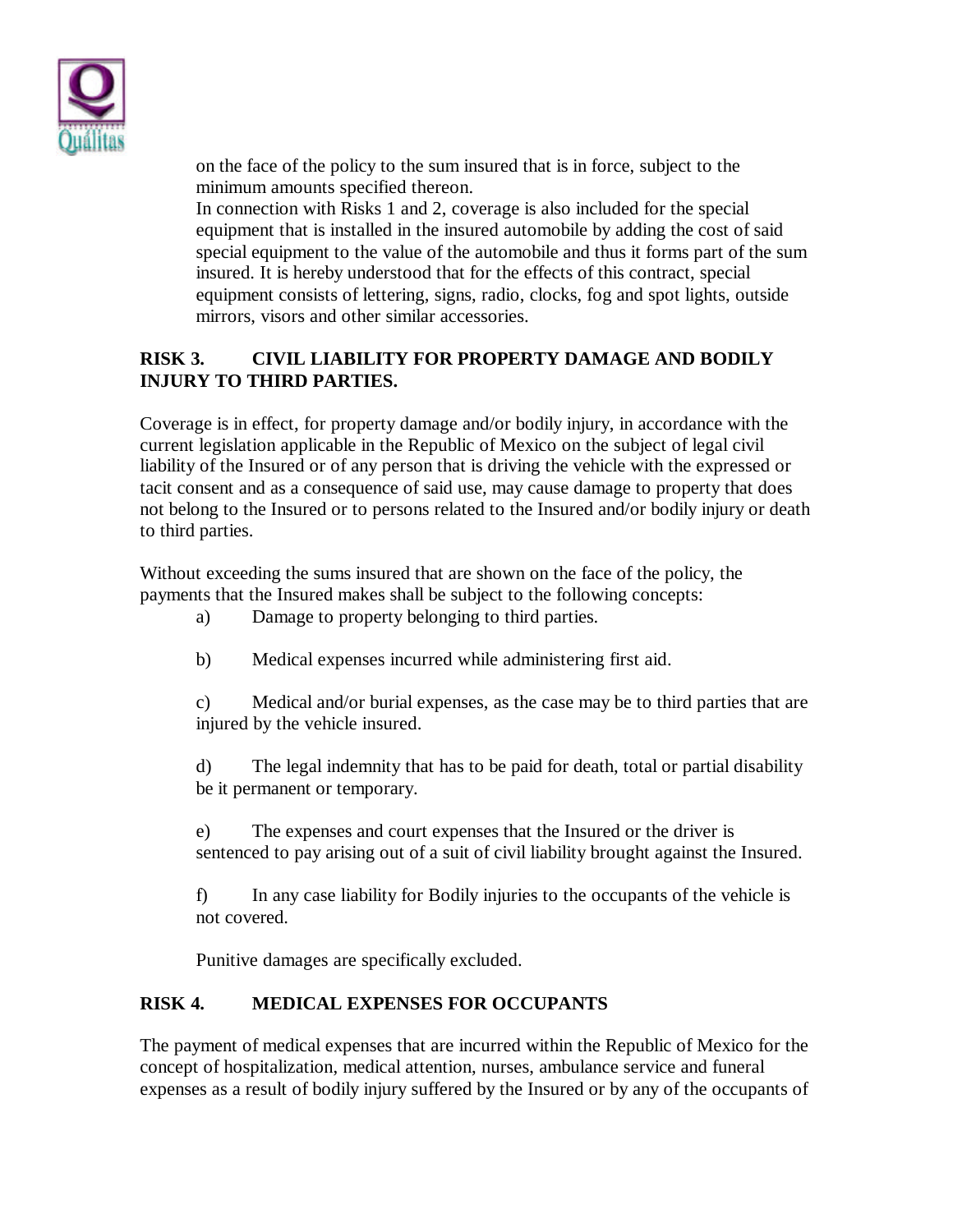

the vehicle insured in a traffic accident or by fire, explosion, or meteorological phenomena while traveling in a compartment, cover or cabin designed for the purpose of transporting passengers.

Medical expenses covered under this policy are:

a) Hospitalization. - Room and board in the hospital, physiotherapy, expenses inherent to hospitalization, drugs and medicines in general that are prescribed by a Doctor that is legally authorized to practice medicine.

b) Medical Attention - The medical services required that are provided by professionals legally authorized to practice their profession.

c) Nurses - The cost of the services of nurses that are legally authorized to practice their profession for a maximum period of 30 days.

d) Ambulance Service - The expense incurred for ambulance service, when this is considered indispensable.

e) Funeral expenses - The expenses incurred for this concept are covered up to a maximum amount of 50% of the sum insured per passenger and shall be reimbursed upon the presentation of the corresponding documents.

In the event that at the time of the accident, the number of passengers injured is in excess of the number of persons insured, the limit of liability per person shall be paid in a proportional manner.

The Company shall pay the above mentioned expenses up to the time as the sum insured for each person is exhausted. The obligation of the Company shall automatically cease when the effects of the injury disappear or when the doctor releases the patient or when the medical or funeral expenses incurred have been paid.

Specific exclusions for Medical Expenses for Occupants.

This insurance in no way covers:

a) The payment of expenses incurred abroad for hospitalization, medical attention, nurses and ambulance service.

b) Expenses incurred for general physical exams for the purpose of determining the state of health known as a "CHECKUP" and that are performed after the insured joins the plan

c) The difference in the diagnostic services, laboratory tests and X-rays that were performed abroad.

d) Expense for a hospital room when it is different from the standard room, as well as meals for the room companion.

e) Orthodontic treatments and plastic surgery.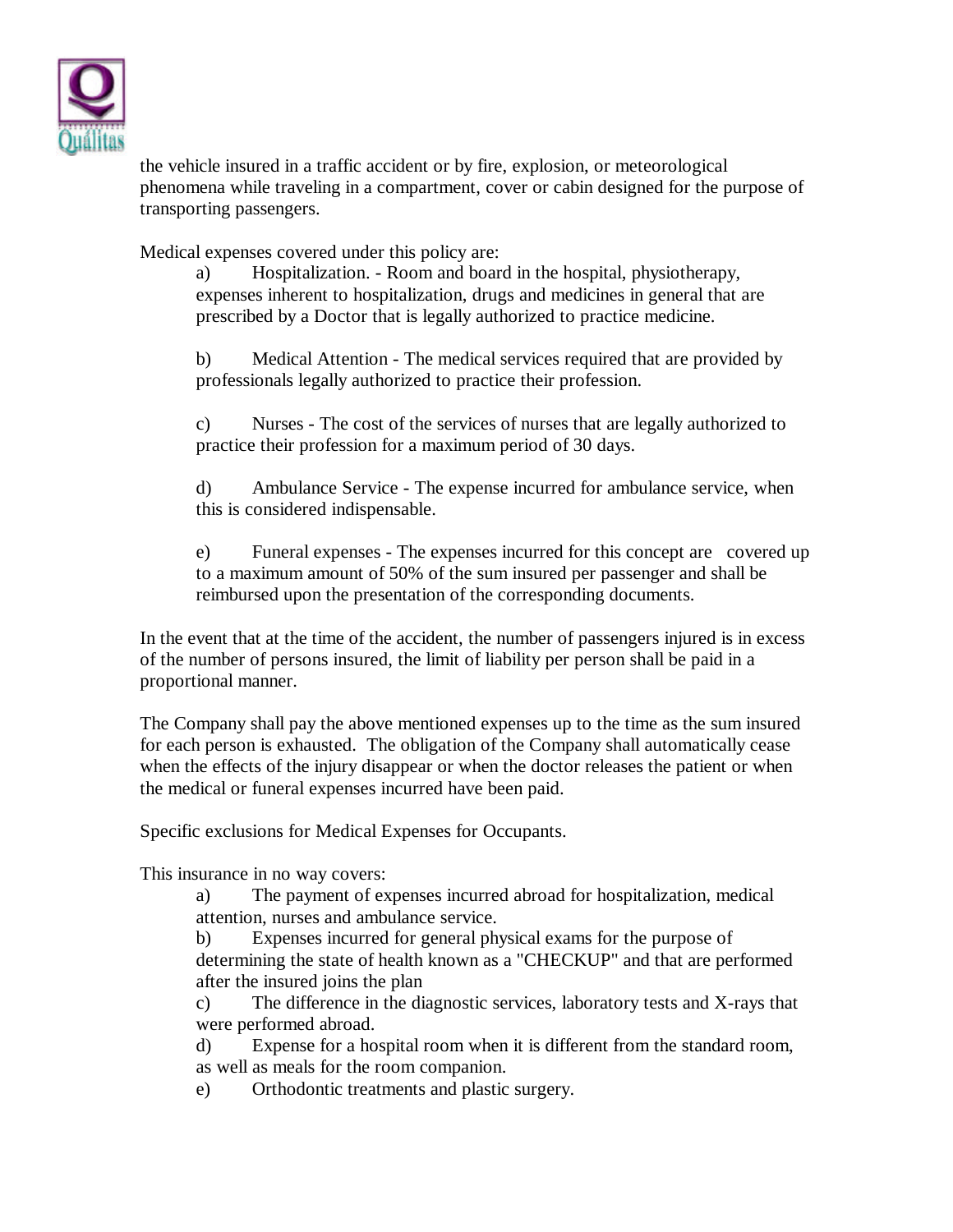

### **RISK 5. LEGAL EXPENSES**

The Company agrees with the Insured that by means of the obligation to pay the corresponding premiums, it agrees to cover the lega1 fees of lawyers, expenses inherent to a criminal trial as well as the immediate issuance of a bond through a Surety company in order to obtain the temporary freedom of the driver and the release of the vehicle involved and/or cover the amount of the bond for the same purposes when so required at the time that the Insured is requested to cover as a result of an accident in which the vehicle property of the Insured is involved in an accident covered in this policy. The coverage that is issued is subject to the following:

1. The Company agrees to cover the legal expenses that the Insured has to pay as a result of an automobile accident The Insured shall have the right to request that the Company pay the expenses that are hereinafter described up to the limits that are mentioned herein:

I. The professional services received of a judicial nature by the Insured in dealing with the penal or administrative problem that occurred. The Company shall pay for the professional services as a maximum an amount equivalent to \$2,000 dollars US.

II. The expenses inherent to the criminal trail as a direct result of the accident. For the expenses incurred in the penal process of the accident as a whole, the Company shall pay as a maximum an amount equivalent to \$750 dollars US.

III. In the event that the Judicial Authority were to establish an amount for the provisional freedom of the driver and the release of the automotive unit, the Company agrees to submit a surety bond for a combined single limit per event up to a maximum amount of 25,000 dollars.

 In every instance, the Insured agrees to comply with the requirements that for this purpose the Company needs.

IV. In the event that the Judicial Authority establishes an amount for obtaining the provisiona1 freedom of the driver and the release a the vehicle, the Company shal1 cover the amount of premium for said bond, up to a maximum amount equivalent to \$6,000 dollars and the Estado de México to a maximum amount equivalent to 8,700 dollars.

2. The obligation of the Company to pay the legal fees is circumscribed to the limits of the amounts that appear in item 1 of this coverage. Said limits of the amounts issued shall be automatically reinstated when they are reduced due to any payment made by the Company during the term of the policy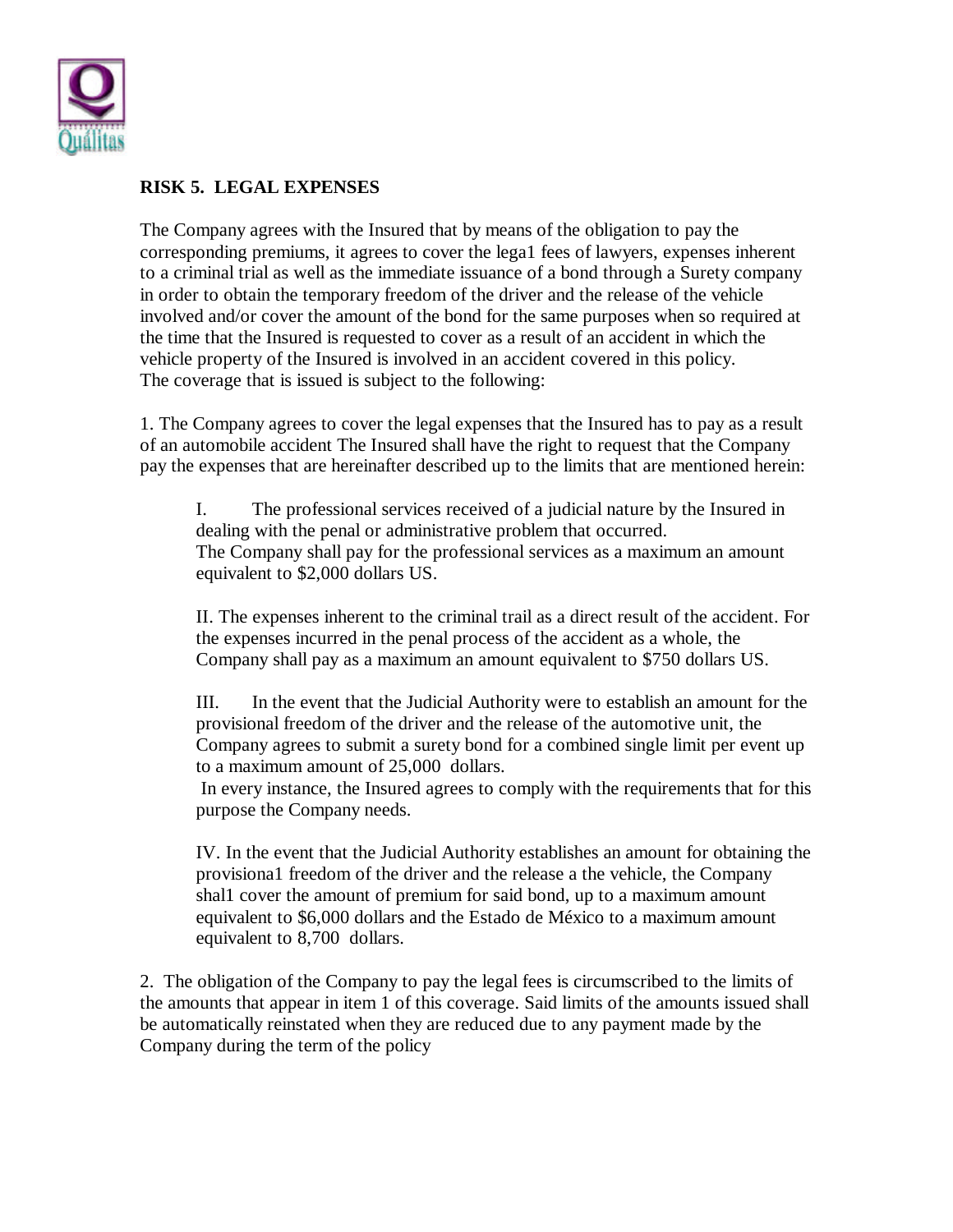

3. Once the bond has been issued, the Insured agrees to comply with each and every one of the provisions that are established in the Pena1 Code in order to avoid the cancellation of the provisions freedom of the driver that is under indictment and to avoid that the Judicial Authority may call in the bond or guarantee.

In the event that the bond or guarantee is called in for reasons that are imputable to the 1tria1 or to the Insured, the latter shall reimburse the Company the amount of the premium of the bond or guarantee that for this reason had been paid.

4. In the event of a loss, the Insured agrees to comply with the following requirements:

a) At the time of the accident the insured shall give immediate notice within the 24 hours following the accident be it by the insured or by a third party; this notification shall be given to the offices of the Company that are close to the scene of the accident or to the Head Office.

b) The Insured shall select amongst the lawyers that are included in the list that for this purpose the adjuster of the Company shall provide; the lawyers selected shall represent the Insured and will handle all of the legal matters that arise as a result of the traffic accidents that may occur.

c) The insured agrees to attend all proceedings of a penal, civil and administrative nature that require his presence

5. The Company shall not be obligated to make any payment under this coverage, in the following cases:

a) The Company shall not pay any expense made as a result of civil liability.

b) If in the opinion of the Judicial Authorities, the accident was caused by the Insured in an intentional manner.

c) When the traffic accident occurs' the premium has to have been paid.

d) The Company shall not pay or reimburse under any circumstance, bribes, gratification's, expenses incurred for copies or for any other concept that is not contemplated in the terms and conditions stated herein.

6. The terms, conditions and exclusion listed on the policy are ratified only if not opposed to the above described terms.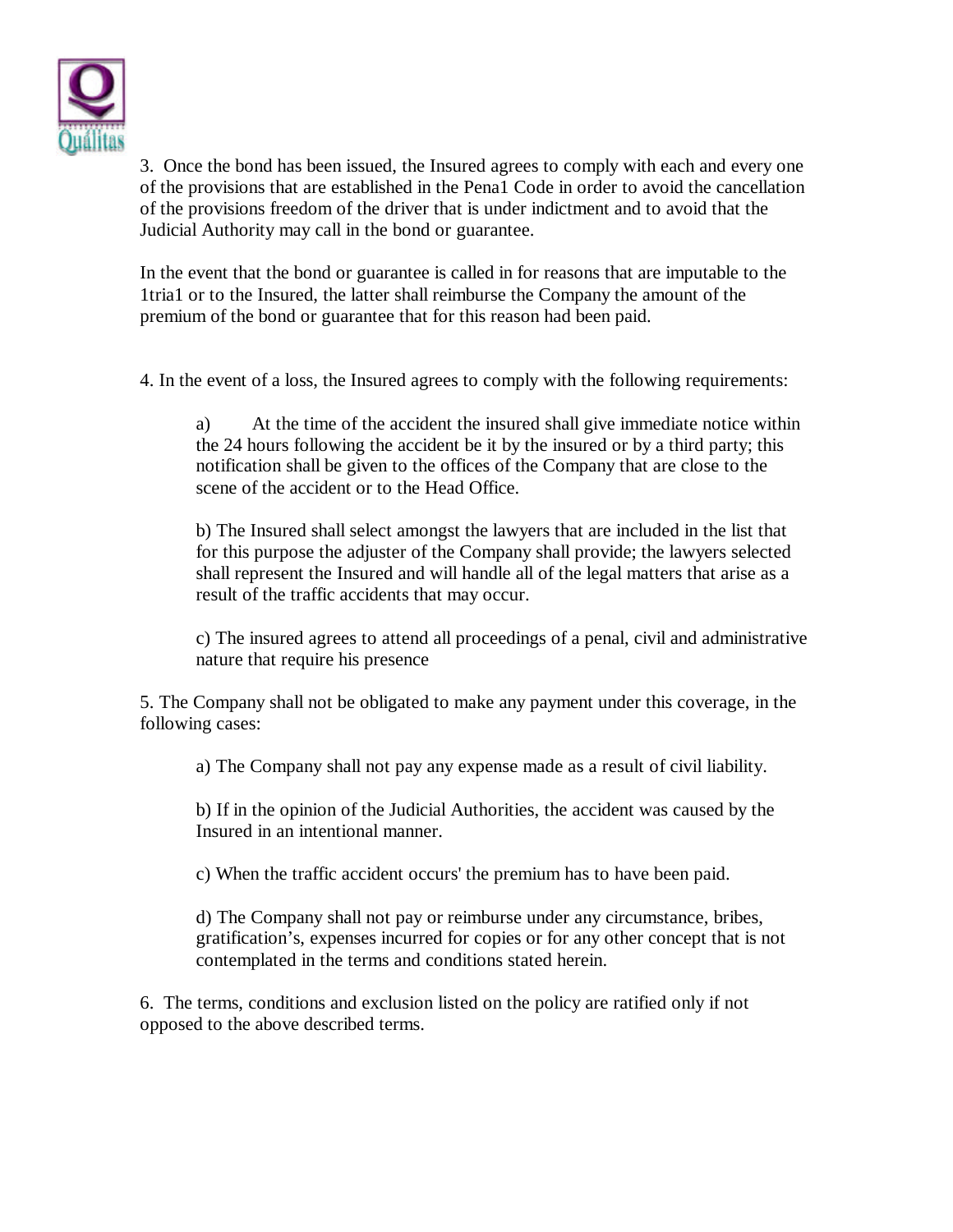

### **CLAUSE 2ª. RISKS THAT ARE NOT COVERED BY THE CONTRACT BUT THAT CAN BE COVERED BY SPECIFIC AGREEMENT.**

#### 1. - Trailers and Boats:

Trailers and boats shall be insured if they are specifically included on the face of the policy, along with the description, sum insured and with the corresponding premium for the same.

The trailers and boats are covered against the same risks that appear in Section 1 (Risk 1) and/or Section 2 (Risk 2) that were have contracted in the policy for the vehicle that hauls them and for the same period of time, provided that the trailer is attached to the main unit. The trailers and boats are subject to a deductible per unit and are applicable only to Section 1 and/or Section 2 (Risk 2).

In Section 3 (Risk 3) for the trailers or boats, those are covered within the sum insured that is contracted for the vehicle.

#### Exclusions

a) Medical expenses of the passenger for injuries suffered or for death that occurs within the trailer or boat.

b) The liability of the Company shall cease at the moment that the trailer is separated from the vehicle, as well as the damage to the boat may suffer or cause during loading and unloading maneuvers onto or off the trailer or platform.

2) To use the vehicle for purposes other than those specified in the policy.

3) To participate either directly or indirectly with the vehicle in races or in safety, endurance or speed tests.

4) Utilize the vehicle for the purpose of teaching or for giving instructions as to the way it handles or as to how it functions.

## **CLAUSE 3ª. RISKS THAT ARE NOT COVERED BY THE CONTRACT.**

This insurance will in no event cover:

a) Civil liability resulting from death or bodily injury that the driver of the car insured or any other occupant of said car may suffer, unless medical expenses are covered in the section for medical expenses. In addition, liabilities resulting from intentional felonious acts in which the owner or the driver participates are not covered.

b) Civil liability as a result of having run over persons that are relatives of the Insured or persons that are in the employment of the Insured.

c) Expenses and fees incurred in the legal defense of the driver, the Insured or owner of the vehicle that is described resulting from criminal proceedings as a consequence of any accident, nor does this coverage contemplate the cost of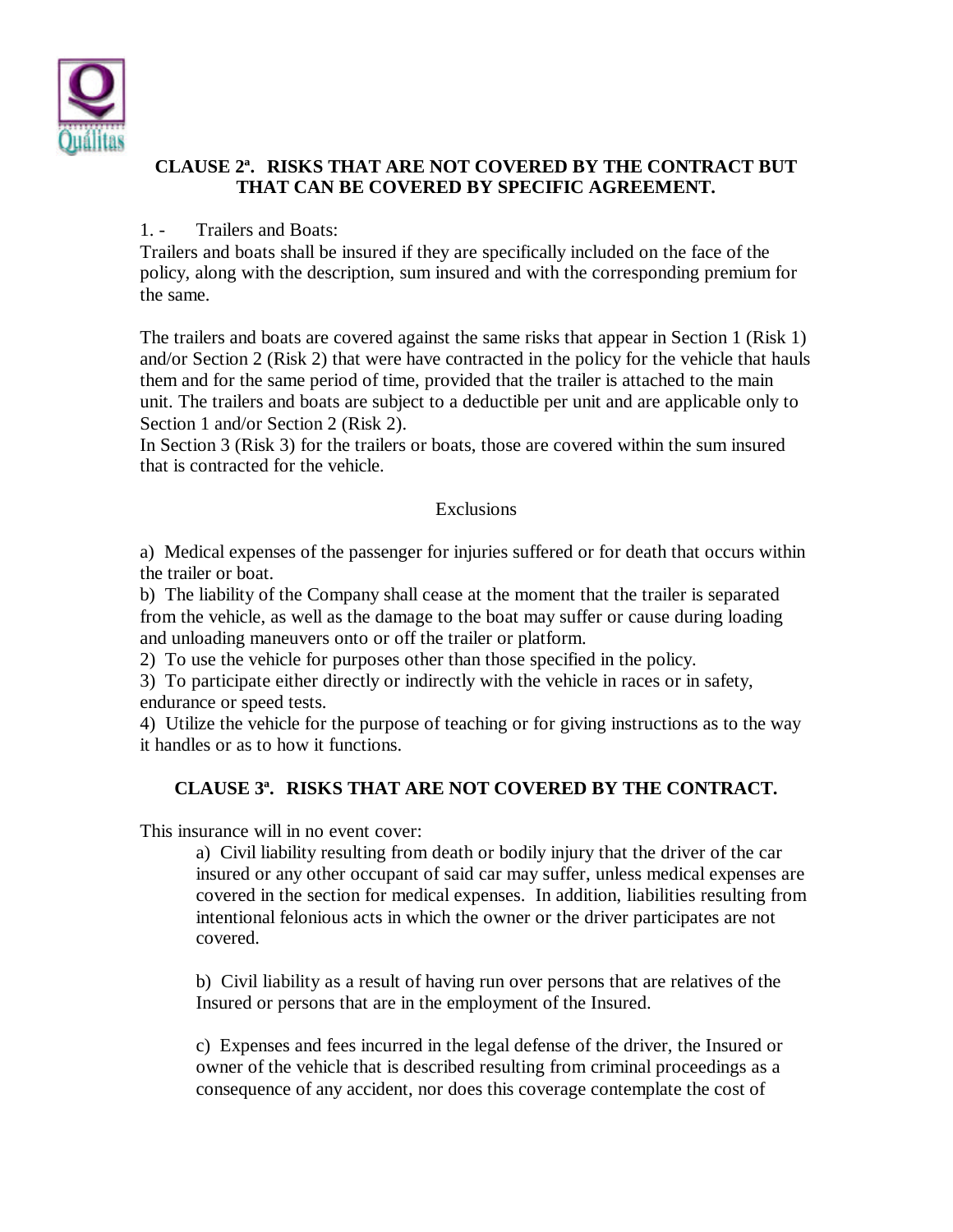

bonds, fines or bonds of any type, as well as any penalty or any other obligation that is different to the reimbursement of the loss.

d) Loss or material damage to the insured vehicle resulting from being driven off conventional roads used for vehicles (including beaches) or when these are found not suitable for driving.

e) When the vehicle is participating in safety, endurance or speed competitions or tests, unless otherwise agreed to.

f) Damage that the insured vehicle may suffer or cause during the time it is being used for the purpose of giving driving lessons or instructions as to its operation, unless otherwise agreed to

g) Damage that the insured vehicle may suffer or cause during the time it is being used to haul trailers or boats, unless otherwise agreed to.

h) Damage that the insured vehicle may suffer or cause during the time it is being driven by a person that does not have a valid license of the type that is required for driving and issued by the corresponding authorities in accordance with the law or when the vehicle is being driven by a person who is under the influence of alcohol or drugs that were not prescribed, if these circumstances had a direct influence in the accident that caused the damage.

i) Theft of parts and accessories, unless it is as a direct consequence of the total theft of the vehicle that is insured.

j) Any consequential loss suffered by the Insured and/or by any occupant of the vehicle, as well expenses that are incurred as a result of the accident, such as: hotel room and board, transportation, telephone calls, car rental or by not being able to use the insured vehicle.

k) The rupture or mechanical breakdown or failure of any part of the insured vehicle as result of use, unless it was caused as a direct result of any of the risks covered in this policy

l) Material damage that the insured vehicle may suffer due to normal wear and tear of the automobile or of its parts, as well as the depreciation value wise.

m) Loss or damage that the insured vehicle suffers as a consequence of acts of war, be they the result of a foreign invasion or civil war that is declared, confiscation, insurrection, rebellion, expropriation, requisition, confiscation, seizure or detention by legally constituted Authorities in the performance of their duties or for any other similar reason. Loss or damage to the insured vehicle is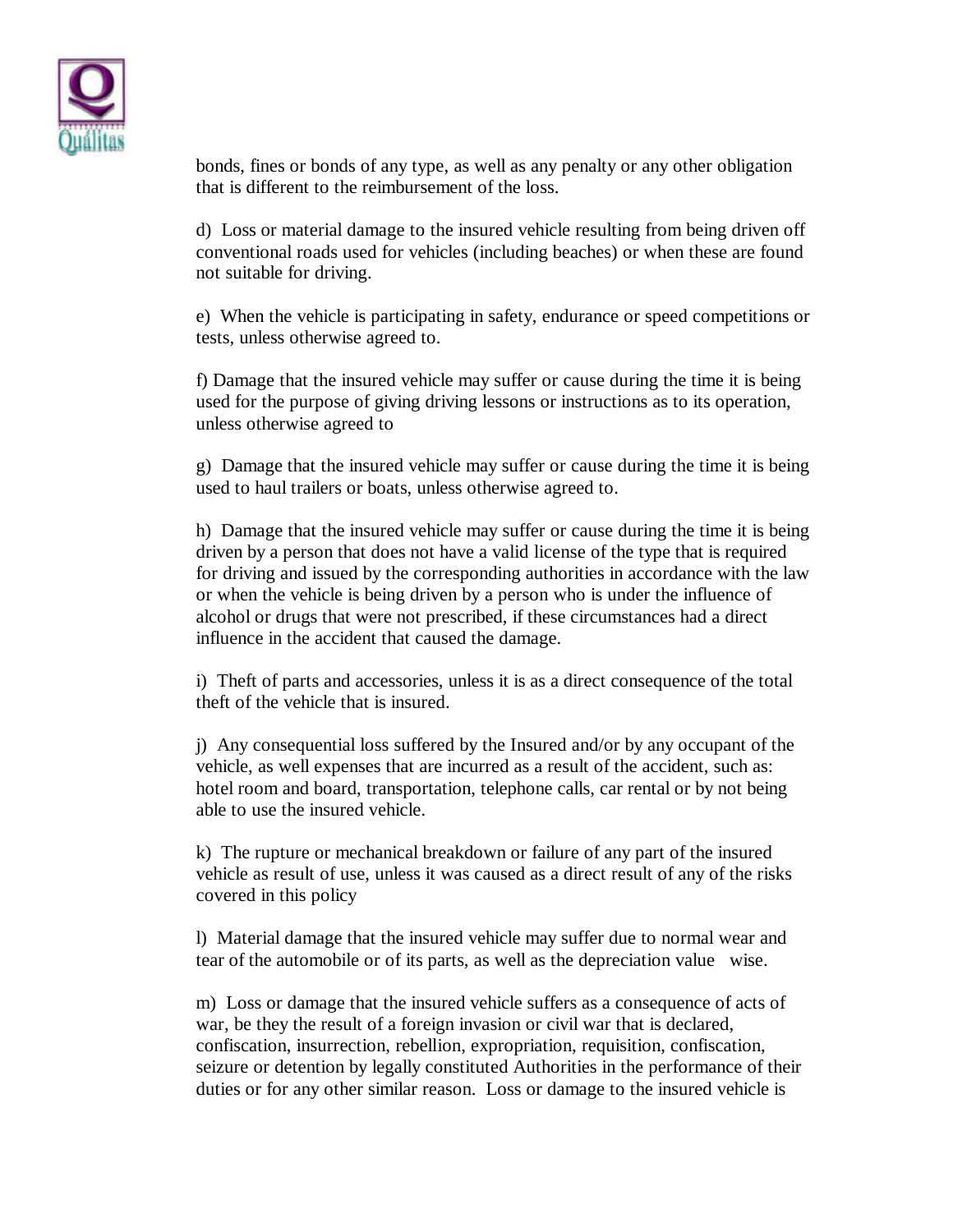

also not covered when it is being used for any military purpose, with or without the consent of the Insured.

n) Loss or damage to the insured automobile when exposed to the normal action of the tide, including when a flood occurs.

o) Loss or damage to the insured vehicle caused from being overloaded or when being subjected to excessive traction in relation to its resistance or capacity.

p) In addition, the Company shall not be liable for any damage caused to viaducts, bridges, scales, or to any public thoroughfare and to objects and installations below the level of the ground, be they caused by vibrations or due to the weight of the vehicle or of the load it is hauling.

q) Malicious mischief, vandalism and theft of contents and/or partial theft of any accessory belonging to the automobile, boat or trailer.

r) Any general damages, including pain and suffering, any economic or incidental losses (other than "Medical Expenses" as defined in section 4 herein), or any damages arising out of loss of use of the insured vehicle by the insured or any occupant or other passengers of the insured vehicle; for losses related to other damages to any persons arising out of injuries sustained by another person.

## **CLAUSE 4ª. PAYMENT OF PREMIUMS.**

The premium is due on the date the policy is put into effect and payment shall be made with the Company providing a signed receipt or a stamp as proof of having received the money. There shall be a US \$10.00 minimum issuing fee charged.

## **CLAUSE 5ª. SUMS INSURED AND LIMITS OF LIABILITY.**

The liability of the Company shall not exceed the actual cash value of the damage that was caused on the date of the loss to the parts of the vehicle insured, plus the cost of installation. Under no circumstances shall the amount exceed the value insured of said vehicle. For this purpose, the following clause shall be taken into account:

#### **CLAUSE 6ª. REDUCTION AND REINSTATEMENT OF SUM INSURED.**

Any indemnity paid by the Company shall reduce the amount of the sum insured by the same amount and this can be reinstated at the request of the Insured, who shall pay the corresponding additional premium.

If the policy were to cover several vehicles, the reduction or reinstallation shall only be applied to the vehicle or vehicles that suffered a loss.

## **CLAUSE 7ª. OBLIGATIONS OF THE INSURED.**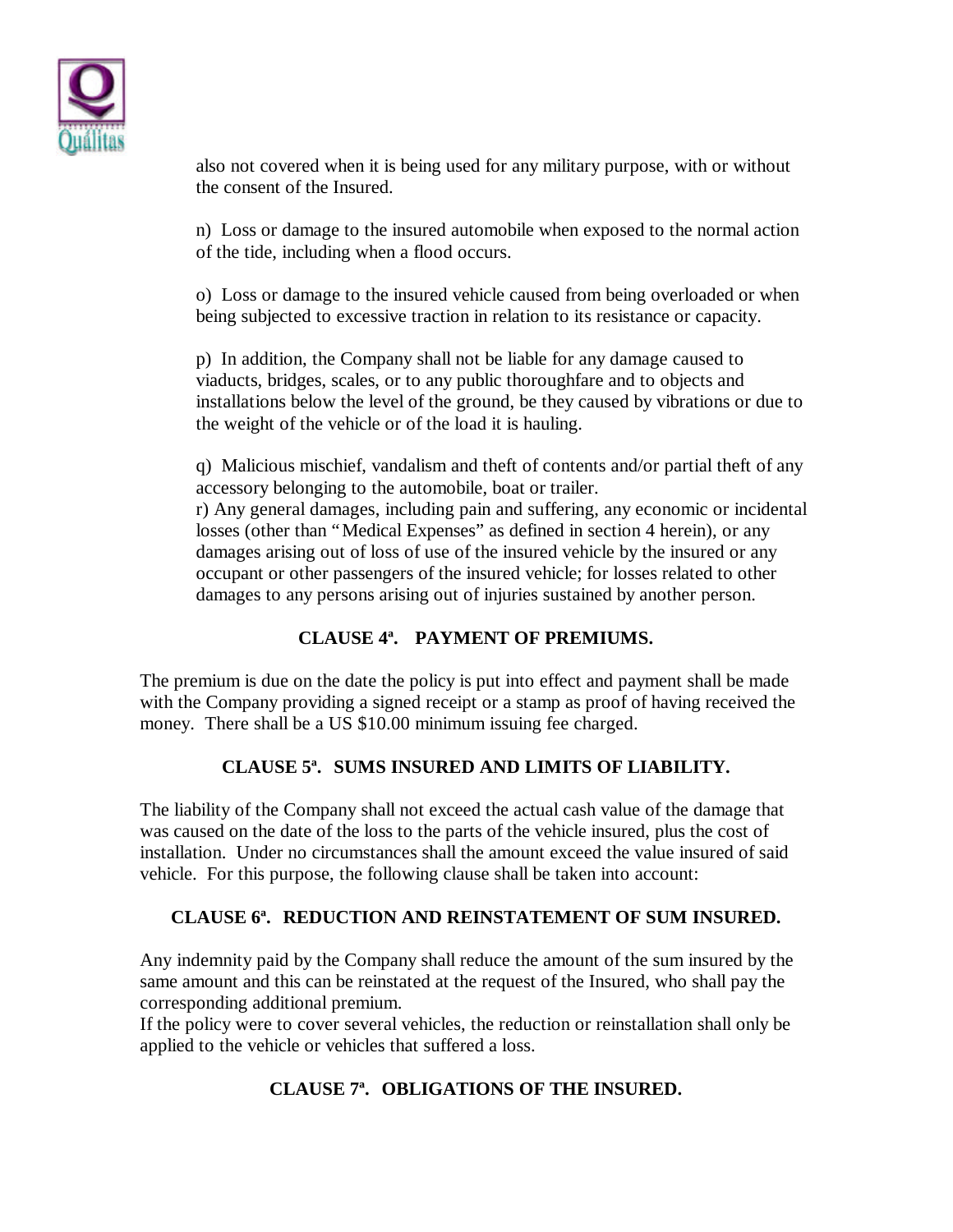

#### a) Precautions.

At the time of a loss, the Insured should take all of the necessary precautions in accordance with the circumstances surrounding the accident in order to avoid that the loss becomes greater and consequently, the Insured should not abandon the vehicle, unless it is a result of an unforeseen circumstance or force majeure.

If the Insured does not comply with the obligations indicated in the above mentioned paragraph, the Company shall have the right to limit the indemnity to be paid to the Insured for the damage it suffered up to the value to which the damage would have been increased if the Insured would have complied with said obligations.

#### b) Notice of Loss.

At the time of an accident that is covered under the present policy, the Insured shall have the obligation to notify the Company as soon as it has knowledge of the accident, with the exception of unforeseen circumstances or force majeure and then, it should be given as soon as possible and provide the cost of one or the other before leaving the Republic of Mexico. The delay in providing prompt notice could result in the indemnity being for less than it would have been if the Company would have been given prompt notice of the same.

c) Notification of the Existence of any other Insurance. The Insured shall have the obligation to immediately notify the Company in writing of any insurance that is being contracted or that has been contracted with another Company insuring the same vehicle, risks and exposures as appear in the present policy, providing the name of the Company and coverage's in force

#### d) Cooperation and Assistance.

The Insured shall cooperate with the Company and shall attend all of the administrative and judicial hearings to which it has been subpoenaed by the authorities in connection with any loss that was the reason for the suit against the Company.

#### e) Notification of Claims.

The Insured is obligated to inform the Company as soon as it has knowledge of any suit, trial, subpoena, and requisitions in regards to any suit due a possible liability that is covered by insurance.

 The Company shall not be obligated to pay any debt, transactions or any other legal acts of a similar nature, deeds or agreements that were arrived at without its consent. The material confession of an act cannot be accepted as the recognition of a liability for the Company.

f) For the purposes of payment of any damages and/or the insured shall have the vehicle released from any charge imposed by any and all authorities.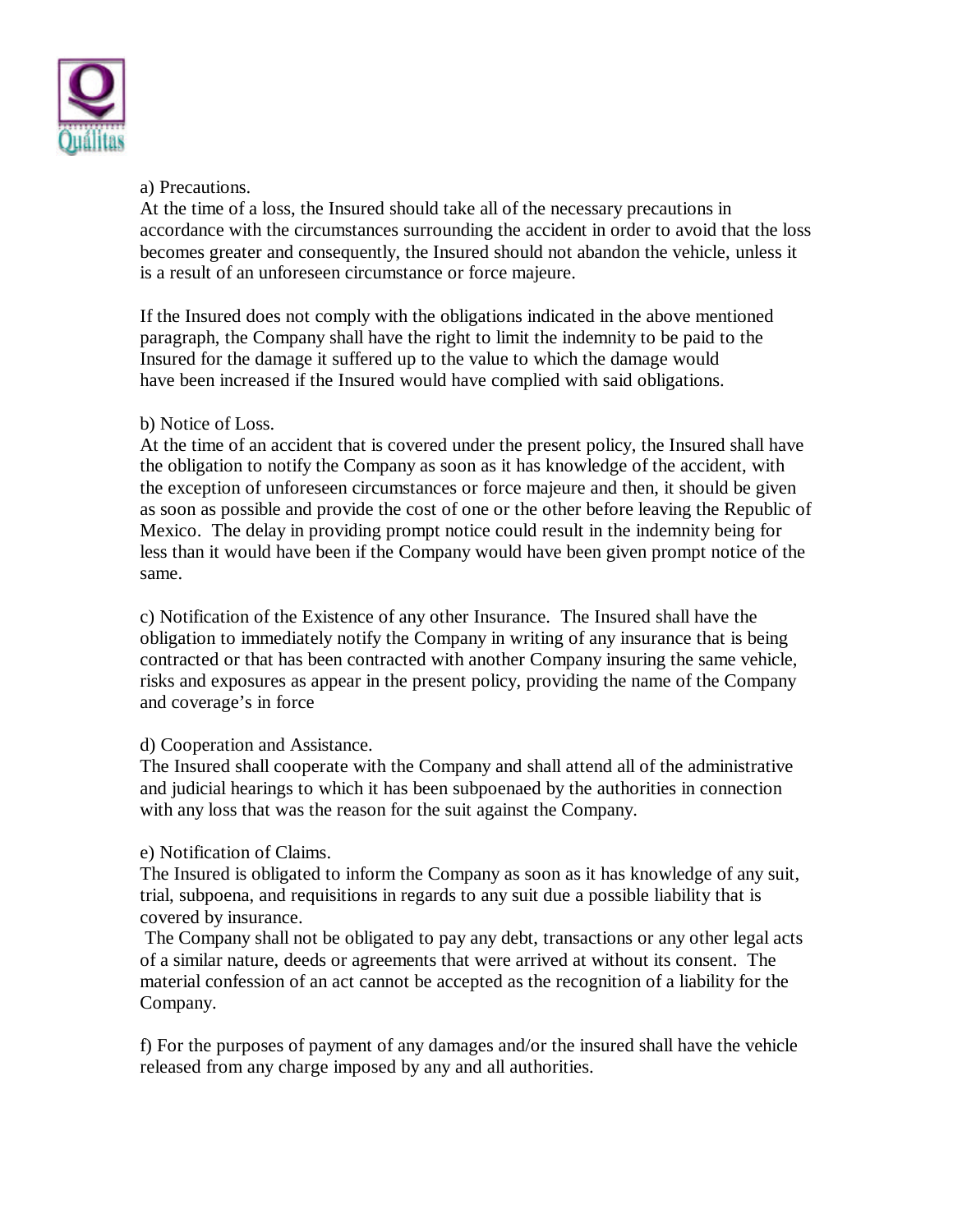

# **CLAUSE 8ª. CLAIMS**

a) Once the Insured has given notified the Company about the loss, the latter shall have the obligation to commence with the valuation of the damage within a period of time that does not exceed 72 hours, counted as of the moment the Insured placed the vehicle in the care of the Company and that it be totally released by the authorities, if the latter were the case.

b) The fact that the Company does not initiate the valuation of the loss within the period of time mentioned in the previous paragraph, shall empower the Insured to proceed with the repair of the vehicle and it shall have the right to demand payment from the Company in accordance with the terms of this policy, unless for causes imputable to the Insured, the valuation could not be carried out.

c) Once the valuation of the damage to the vehicle is finished and its liability accepted, the Company shall proceed to liquidate the Insured in cash for the amount of the indemnity for the loss or damage that is to be repaired.

In the event of total loss or theft of the vehicle, the Company has the option to substitute it to the satisfaction of the Insured or to pay in cash the actual value of the vehicle on the date of the loss, but without exceeding the sum insured in force. Once the indemnity is paid, the Company shall not have any further obligation and the insurance shall be considered automatically canceled.

In the event that the vehicle suffers damage and the repair requires parts that are not available in the market, at the moment the indemnity is paid for in cash, the liability of the Company shall be limited to paying the Insured for the value of said parts in accordance with what is determined between the Company and the Insured or, if the parties would not agree, the value shall be established by an arbiter.

d) With exception being made in the event that the Company does not commence with the valuation within the term of 72 hours that is referred to in item a) of this clause, the Company shall not accept the damage suffered or caused if the repair process has begun without the written authorization of the Company, inasmuch as this keeps the latter from knowing the existence or magnitude of the loss and the circumstances that caused or had an influence in the loss taking place.

e) In the event of theft or other felonies that can be the basis for presenting a claim under this policy, the Insured shall notify the corresponding Authorities immediately and shall cooperate with the Company in obtaining the release of the vehicle or of the amount of the damage that it suffered. In any case, the Company shall accept or deny its liability within 30 days following the date in which it received all of the documents that are required.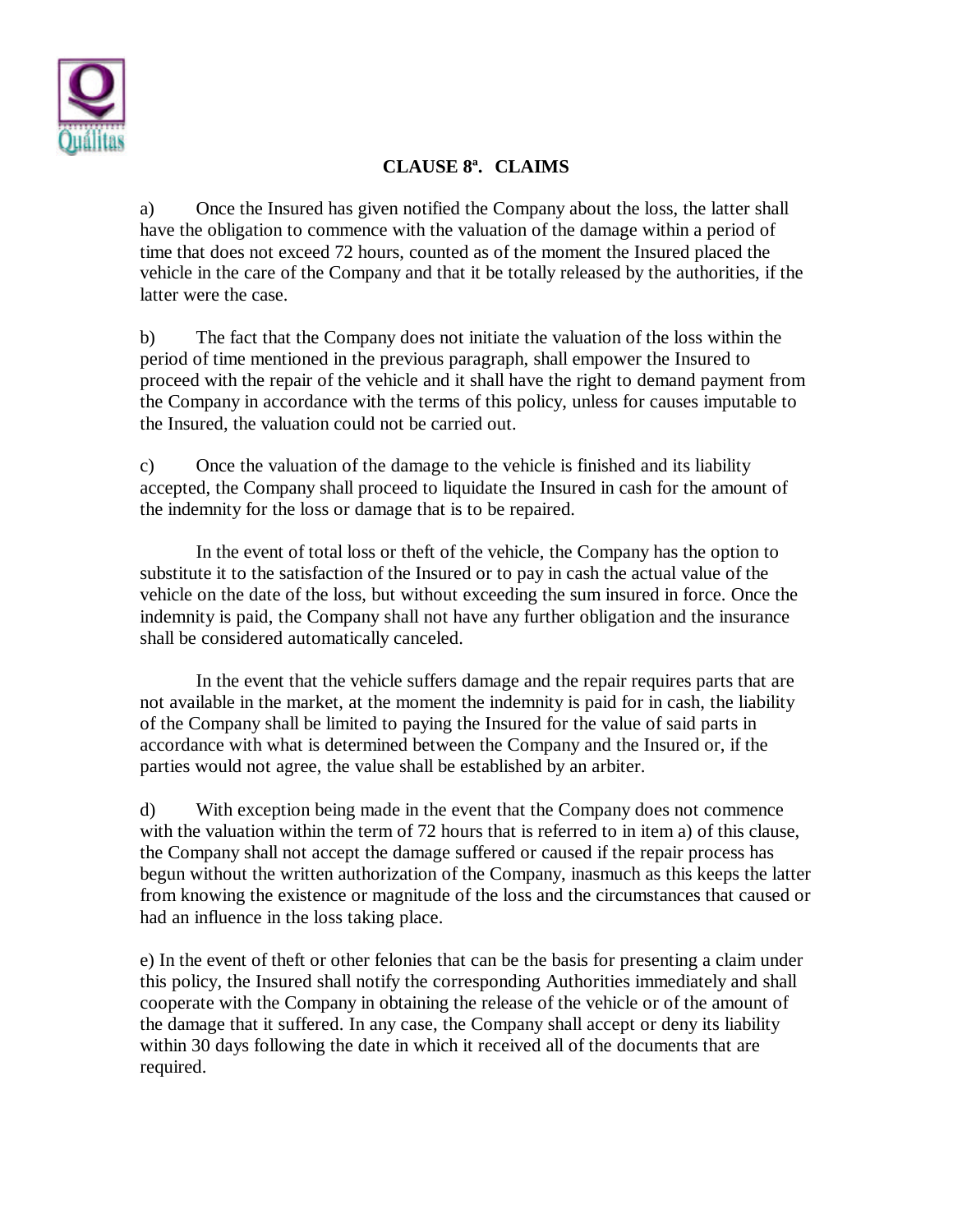

f) If it is so required by the Company, the Insured shall grant as soon as possible a power of attorney to the Company or to the representative it may select, in order to permit it to proceed and to negotiate for its account in the name of the Insured, the defense or agreement for any claim or lawsuit, and to continue in the name of the Insured and for its own account to follow any claim for the indemnity of a loss or for any other reason against third parties.

g) The Company shall have the right to proceed with the trail or with the negotiations of any claim and the Insured shall provide all of the information and assistance that is necessary.

h) Any assistance that the Company gives the Insured or third parties shall not be construed as an acceptance of the origin of the claim.

# **CLAUSE 9ª. ADJUSTMENT AND ACCEPTANCE OF LIABILITY.**

The Company, in order to proceed with the adjustment of the losses suffered by the vehicle that is insured, should call the Insured in order that with its participation the value of the damage can be determined. If the Insured were not to participate, it shall loose its right to participate, without prejudicing its right to name an arbiter in the event of controversy.

The participation of the Company in the claim shall not imply the acceptance of any liability in regards to the claim. In any event, the Company shall either accept or deny the claim within 30 days following the date it has received the documents and information that is required.

## **CLAUSE 10ª. ARBITRATION**

In the event of disagreement between the Insured or beneficiary and the Company concerning the amount of any loss or damage, the dispute shall be submitted to an arbiter that has been named in writing with the consent of both parties, but if there is no agreement in the naming of only one arbiter, two shall be named, one for each party. This shall be done within a period of 10 days as of the date in which one of the parties concerned has so been requested by the other in writing. Before undertaking the assignment, the two arbiters shall name a third arbiter in the event of disagreement. If one of the parties concerned were to refuse naming an arbiter or simply would not do it when so requested by the other, or if the arbiters could not reach an agreement as to the naming of the third arbiter, it shall be up to the Judicial Authority, acting at the request of either of the parties, to name the arbiter, the third arbiter, or both if necessary; however, the National Commission for Insurance and Bonds could designate the arbiter, or the third arbiter if so requested by the parties in question.

The death or one of the parties if a person or the dissolution in case of a company, were to occur during the period of arbitration, shall not nullify or affect the power or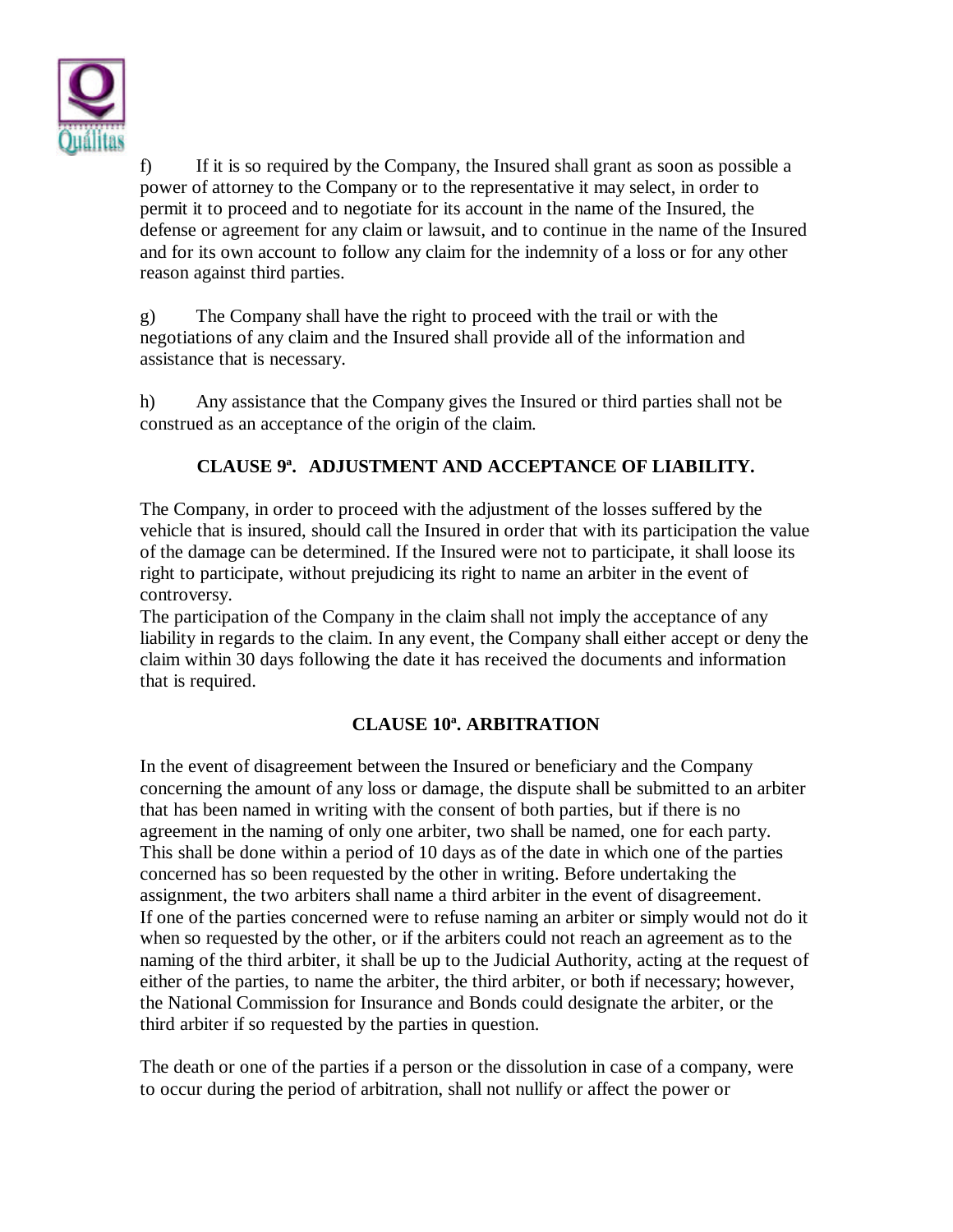

attributions of the arbitrator or of the arbitrators of the parties concerned, or if one of the arbiters or the third arbiter were to die before the report was rendered, another one shall be designated as a substitute by the party concerned (the parties, the arbitrators, the Judicial Authority or the National Commission for Insurance and Bond). The expenses and fees that are incurred because of the arbitration shall be for the account of the Company and the Insured in equal parts, but each party shall cover the fees of its own arbiter.

The arbitration referred to in this clause does not signify the acceptance of the claim on the part of the Company, it shall only determine the amount of the loss that the Company shall be eventually obligated to pay, thus leaving the parties at liberty to exercise their right to take the necessary actions that may be deemed necessary and make known its opposition.

## **CLAUSE 11ª. SALVAGE.**

It is hereby specifically agreed that in the event that the Company does pay the real value of the vehicle on the date of the loss, but without exceeding the sum insured, the salvage or any other recovery shall become its property in the proportion that corresponds to it.

# **CLAUSE 12ª. LOSS OF THE RIGHT TO BE INDEMNIFIED.**

The obligation of the Company shall be canceled:

1. If it is determined that the Insured, the driver, beneficiary or its representatives, for the purpose of making the Company incur in an error, disguises or declares inaccurate facts in an attempt to exclude or restrict said obligations.

2. If in the loss it was found that a fraud was committed or bad faith were shown on the part of the Insured, the beneficiary or its respective successors.

3. If it is determined that the Insured, the driver, beneficiary or its representatives, for the purpose of making the Company incur in an error, does not provide on time the information that the Company requests about the facts related to the loss and from which the circumstances that led to the loss and to the consequences thereof can be determined.

#### **CLAUSE 13ª. SUBROGATION.**

The Company shall have the right of subrogation up to the amount paid, as well as to the corresponding actions, against the perpetrators or parties responsible for the loss. If the Company so requests and at its own expense, the Insured shall officially put the right of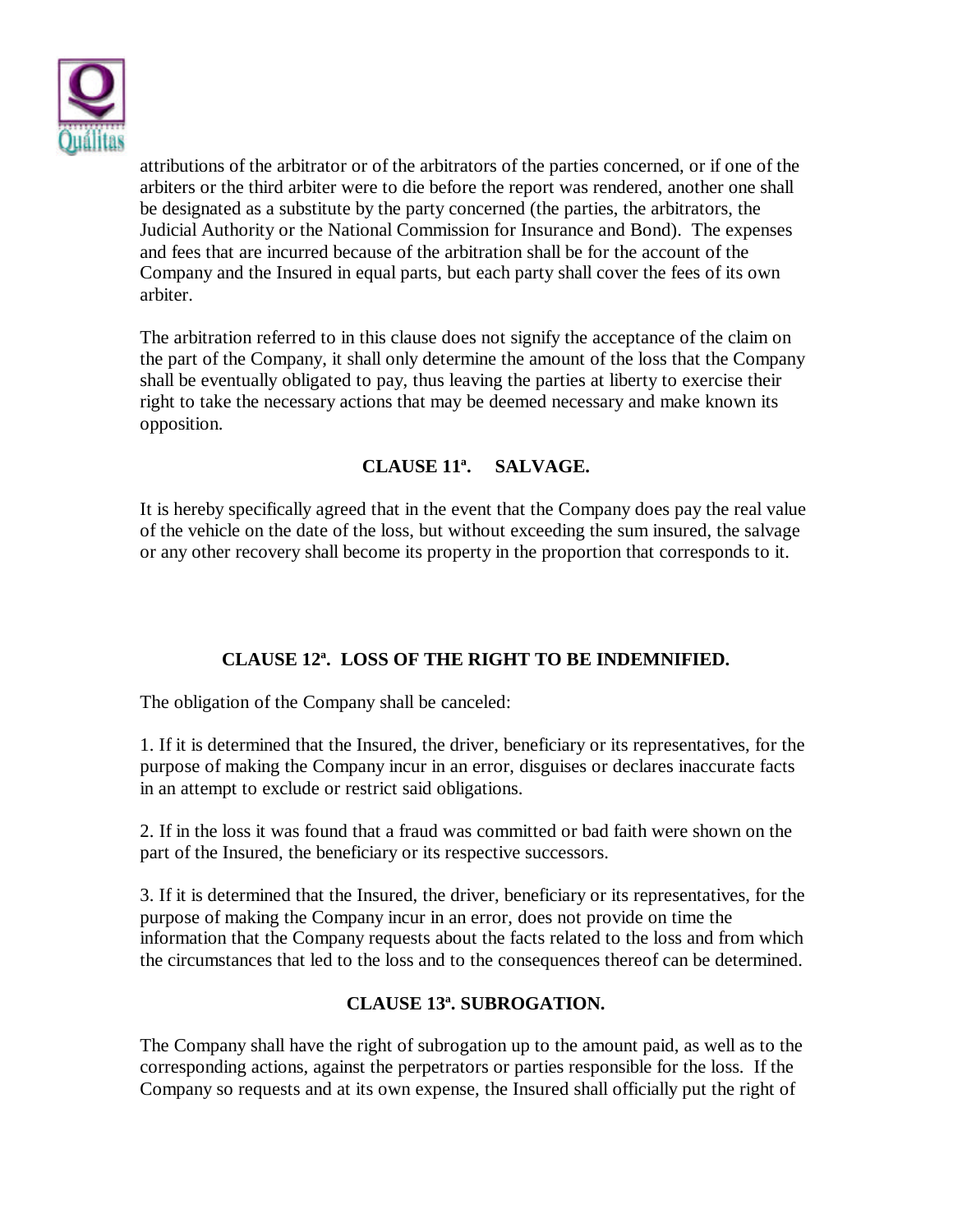

subrogation in writing If through errors or omissions, the Insured were to impede the right of subrogation, the Company shall be released of all or part of its obligation. If damage were only partially indemnified, the Insured and the Company shall agree to participate proportionally in the corresponding actions.

## **CLAUSE 14ª. ANTICIPATED CANCELLATION OF CONTRACT.**

The parties specifically agree that this contract may be canceled in advance by means of prior notification in writing and the Company will have the obligation to return that proportion of the unearned premium.

Annual Tourist Policies with Multiple Entry Provisions.

If the policy is canceled at the request of the Insured within the first 34 days of its term, the Company shall return the net premium based on the short rate tariff that is registered for this purpose with the National Commission of Insurance and Bonds.

In the event of a request for cancellation on the part of the Insured after the period of 34 days, the factor that is used by the Company for return premium is 0 (zero) as provided for in the tariff. This is due to the fact that the premium for the multiple-entry provisions was determined based on the maximum average stay mentioned before; in spite of this, the contract shall remain in force for the period of time mentioned on the face of the policy, unless there is an order to the contrary.

## **CLAUSE 15ª. JURISDICTION.**

In the event of controversy, the complainant should present its case to the head office or subsidiary offices of the National Commission for Insurance and Bonds as specified in Article 135 of the General Law for Insurance Institutions and Mutual Societies, and if said Institution is not named arbiter, it can go to the courts corresponding to the address of the Company.

No statement shall be made to guarantee the Insured or buyer, or to any other person with reference to the validity of this policy of its terms, in any legal jurisdiction other than México, or with reference to the application of any law or process in México, for one or any accident covered by this policy, or any action or process that affects this policy. No statement shall be made to guarantee that this policy offers protection to the Insured or to any other person against punitive actions taken by any legal Authority in México.

#### **CLAUSE 16ª. STATUTE OF LIMITATIONS.**

All the actions that emanate from this insurance contract shall expire in two years, computed in the terms of Article 81 of the Law of the Insurance Contract.